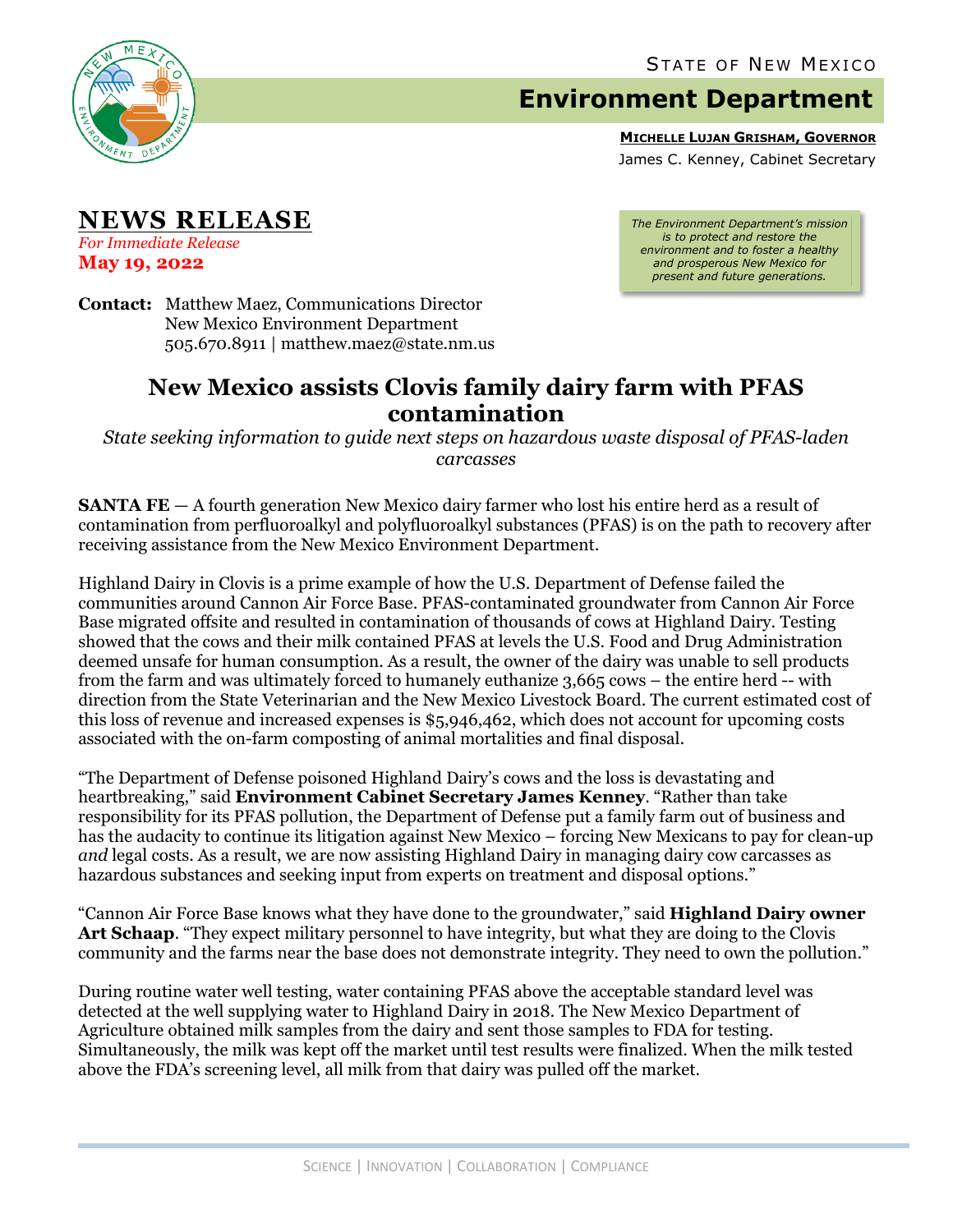NMED is the state agency overseeing Highland Dairy's plan for disposal of PFAS-contaminated livestock, which is required for the dairy to qualify for cow indemnity under U.S. Department of Agriculture's (USDA) Dairy Indemnity Payment Program. The program, which USDA expanded late last year, provides payments to dairy producers for the lost value of their herd due to contamination from livestock exposure to chemicals, like PFAS.

In the first phase of the plan, the dairy will compost all PFAS-contaminated carcasses on the farm property in accordance with USDA conservation practice standards and provisions of the plan. In Phase 2, the Dairy will conduct PFAS analysis of the composted material and associated impacted material, such as soil at the compost site, in order to determine final removal and disposal options.

The Highland Dairy removal plan is the first of its kind nationally for addressing PFAS-contaminated cows as a hazardous waste and was developed in consultation with the USDA Farm Service Agency, the USDA Natural Resources Conservation Service, the State Veterinarian of New Mexico, the New Mexico Department of Agriculture and NMED. A copy of the Highland Dairy Removal Plan is available [here.](https://www.env.nm.gov/pfas/wp-content/uploads/sites/25/2022/05/2022-05-12-Highland-Dairy-Depop-Removal-Plan-and-App-Narrative-Final.pdf)

"I support NMED's science-based approach to ensure that livestock and other agricultural sectors are safe," said **Agriculture Cabinet Secretary Jeff Witte**. "We, unfortunately, already witnessed how PFAS contamination affected a New Mexico dairy."

Today the New Mexico Environment Department issued a Request for Information (RFI) seeking information relevant to the disposal and destruction of PFAS that will support strong policy and sciencebased decision-making during implementation of Phase 2 of the Removal Plan. NMED is seeking the best scientific and technical information available related to studies, technology testing, active research projects, and policy considerations from the general public, scientific/research community, private industry, academia, government agencies, and non-governmental organizations.

Topics covered in the RFI include, but are not limited to, data, reports, narratives, or other information related to PFAS-contaminated livestock, composting PFAS-contaminated livestock carcasses, PFAS destruction, incineration of PFAS-contaminated material, and data from placing PFAS-contaminated material in a hazardous waste landfill or associated research into short- and long-term risks. Responses to the RFI must be submitted through the [NMED Public Comment Portal](https://nmed.commentinput.com/?id=sPdT5) by July 18, 2022.

While New Mexico continues to lead on PFAS regulation and enforcement, the U.S. Department of Defense continues to ignore state authority resulting in increased risks to surrounding communities, drinking water, and local economies. Further, the Department of Defense has saddled New Mexicans with the cost of PFAS investigation and cleanup around Cannon and Holloman Air Force Bases.

In addition to the payment sought by Highland Dairy from USDA, NMED has allocated up to \$850,000 of its hazardous waste emergency fund for expenses associated with the proper disposal of PFAScontaminated hazardous carcasses and associated wastes. The hazardous waste emergency fund is used for clean-up of hazardous substance incidents and replenished through civil penalties collected under the New Mexico Hazardous Waste Act. Including this funding, the State of New Mexico estimates it has now spent and committed over \$6M to protect the communities from PFAS – expenses that should have been incurred by the U.S. Department of Defense. A copy of NMED's hazardous waste management fund authorization is available [here.](https://www.env.nm.gov/pfas/wp-content/uploads/sites/25/2022/05/2022-04-05-RPD-HWB-HW-ER-Fund-Memo-Highlands-Dairy.pdf)

PFAS are a group of man-made chemicals that are used for a wide range of purposes including food packaging, cleaning products, stain resistant carpet treatments, nonstick cookware and firefighting foam, among other products since the 1950s. They are found in the bodies of people and animals all over the world, and in ground and surface water, because of their widespread use.

NMED does not discriminate on the basis of race, color, national origin, disability, age or sex in the administration of its programs or activities, as required by applicable laws and regulations. NMED is responsible for coordination of compliance efforts and receipt of inquiries concerning non-discrimination requirements implemented by 40 C.F.R. Parts 5 and 7, including Title VI of the Civil Rights Act of 1964, as amended; Section 504 of the Rehabilitation Act of 1973; the Age Discrimination Act of 1975, Title IX of the Education Amendments of 1972, and Section 13 of the